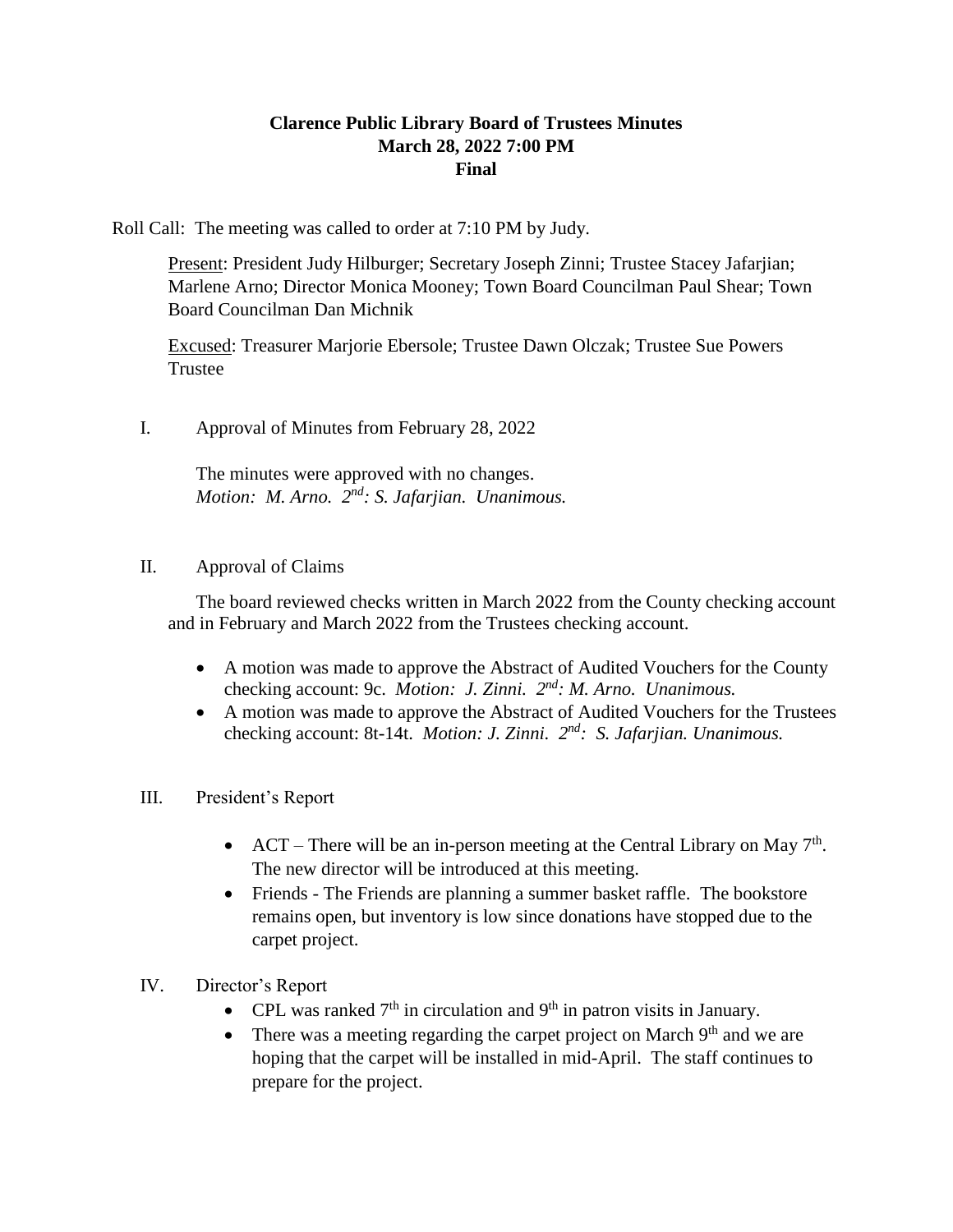- The Clarence School District held a community forum in the meeting room on March 23<sup>rd</sup>. They were pleased that our meeting room could accommodate this meeting.
- The staff continues to acquire STEM Kit materials, as well as items for the Library of Things.
- Monica and her staff are planning for summer programs, including new programs. We are planning on having Albright & Knox Art Truck on premises for an interactive art program and bilingual story time. Stitch Buffalo will host an embroidery and sewing class. Also, Cornell Cooperative Extension and the Garden Friends of Clarence will provide a series of programs relating to pollinators and their importance to our community.
- V. Public Comment
	- $\bullet$  N/A
- VI. New Business
	- **Approval of 2021 State Report** The Board unanimously approved the 2021 state report.
	- **School Board Candidate Meet and Greet at Library Monica was** approached by a candidate who is running for the Board of Education in Clarence to host a meet and greet with the community in our meeting room. Since this meeting is part of a political election and not all of the candidates would be present for this meeting, the board passed a motion to decline this request.

*Motion: M. Arno. 2nd: S. Jafarjian. Unanmious.*

 **Time Change for Future Meetings** – The Board passed a motion to amend the start time for subsequent meetings to 7:15 PM. This was changed to accommodate the Friends meeting that is held before the Board of Trustee meeting.

*Motion: J. Zinni. 2nd: S. Jafarjian. Unanimous.*

## VII. Next Meeting

The next meeting is Monday, April 25, 2022 at 7:15 PM. The public is welcome to attend.

## VIII. Adjournment

The meeting was adjourned at 8:30 PM. *Motion: J. Zinni. 2nd: M. Arno. Unanimous.*